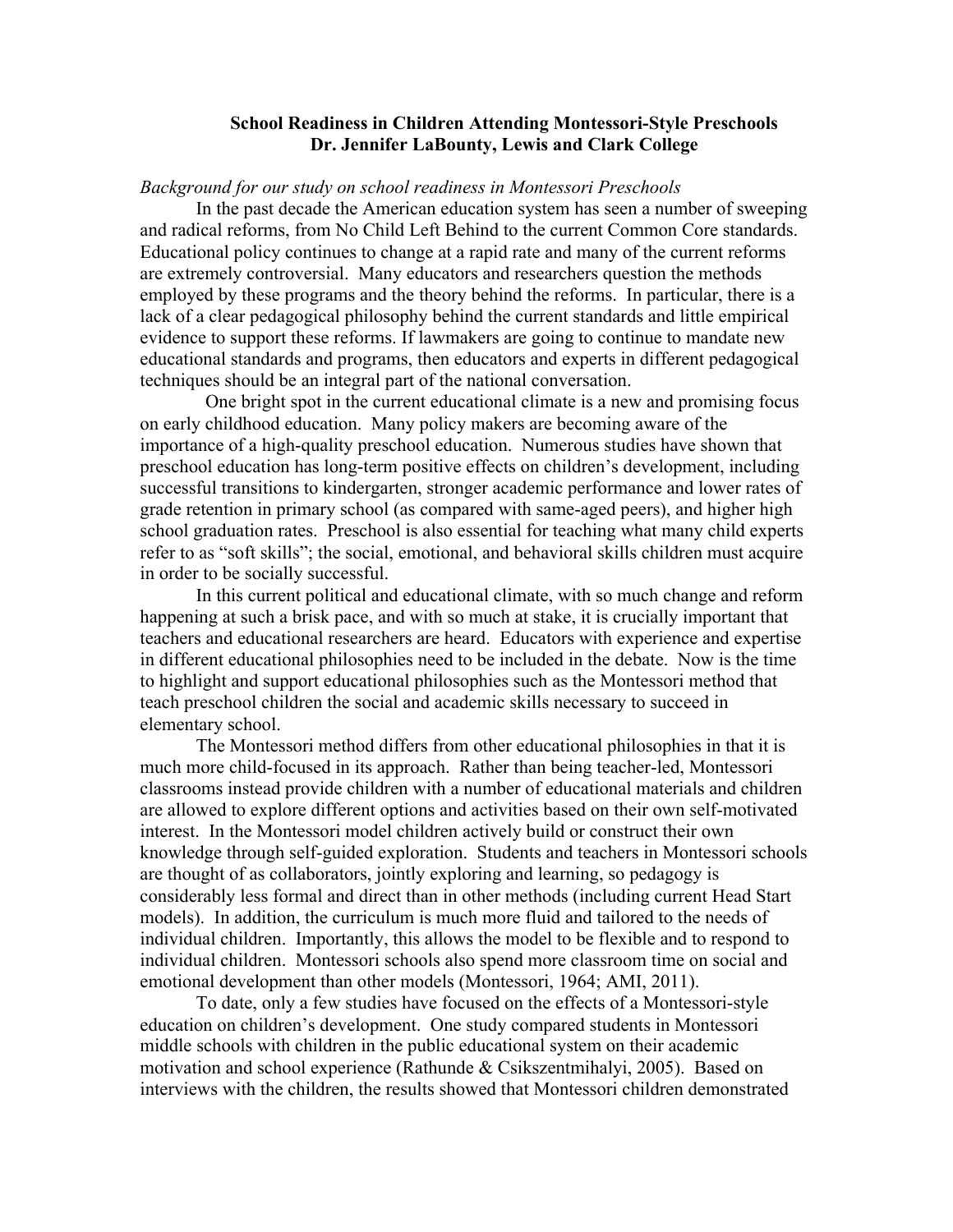higher levels of intrinsic motivation and more positive experiences with school. Montessori school children appear to enjoy their school experience and particularly appreciate the ability to direct their own learning. These positive experiences result in a higher intrinsic motivation to learn.

Montessori-style education not only fosters academic motivation, it has also been empirically shown to positively affect social and emotional development as well. A study by Lillard (Lillard & Else-Quest, 2006) compared Montessori school children (aged 5/6 and again at age 12) with a comparable sample of children in public school. Their study demonstrated a Montessori advantage in several domains of development including social reasoning, social problem solving, and behavioral control. These findings were also reflected in a follow-up study with younger children. In the second study, Lillard (2012) compared children from a number of different types of preschool programs, some closely adhering to the original Montessori model of education. Lillard observed that the children attending the preschool programs most faithful to the original Montessori model out-performed same-aged peers on measures of executive functioning (including attention, working memory, planning and inhibition) and social problem solving skills.

The Montessori method of education focuses on the whole child, including their emotional and behavioral development. Thus, it is not surprising that the Montessori style of education fosters social and emotional competence and behavioral control in children (Lillard, 2006). However, less is known about the effect of the Montessori method on children's academic achievement. Both Lillard's original study with schoolaged children (2006) and her study with preschool-aged children (2012) found that children in Montessori programs are more advanced in their reading, writing, and mathematics skills as compared with children in public schools (from similar backgrounds and socio-economic statuses). Similarly, a study with high school students resulted in a Montessori advantage, with students who had attended Montessori schools from preschool to fifth grade scoring higher on tests of math and science (Dohrmann, Nishida, Gartner, Kerzner-Lipsky, & Grimm, 2007).

## *Design of the Current Research with Montessori preschool children*

The research study described in this article builds upon these preliminary studies and continues to document the positive social and academic effects of Montessori education. Our study is the first to focus deeply on Montessori preschool education and its contributions to school readiness in children. Our study is also the first to follow children through two years of Montessori preschool education from age 3 to age 5 and we explicitly focus on how this preschool experience prepares children for success in elementary school.

As a developmental psychologist and child development researcher at Lewis and Clark College I am trained to conduct large-scale studies on child development. In 2010 the board of the Oregon Montessori Association (OMA) approached me because they were interested in collaborating with a child development researcher and were keen to collect data on the effects of Montessori preschools. The purpose of our study was to collect information on children's developing school readiness skills. We chose to focus on the skills that lawmakers are interested in including in the new, universal preschool systems being implemented around the country. Some of the assessments we chose to include in the study have the advantage of being nationally standardized measures with available age-norms. This way we can track the development of Montessori preschool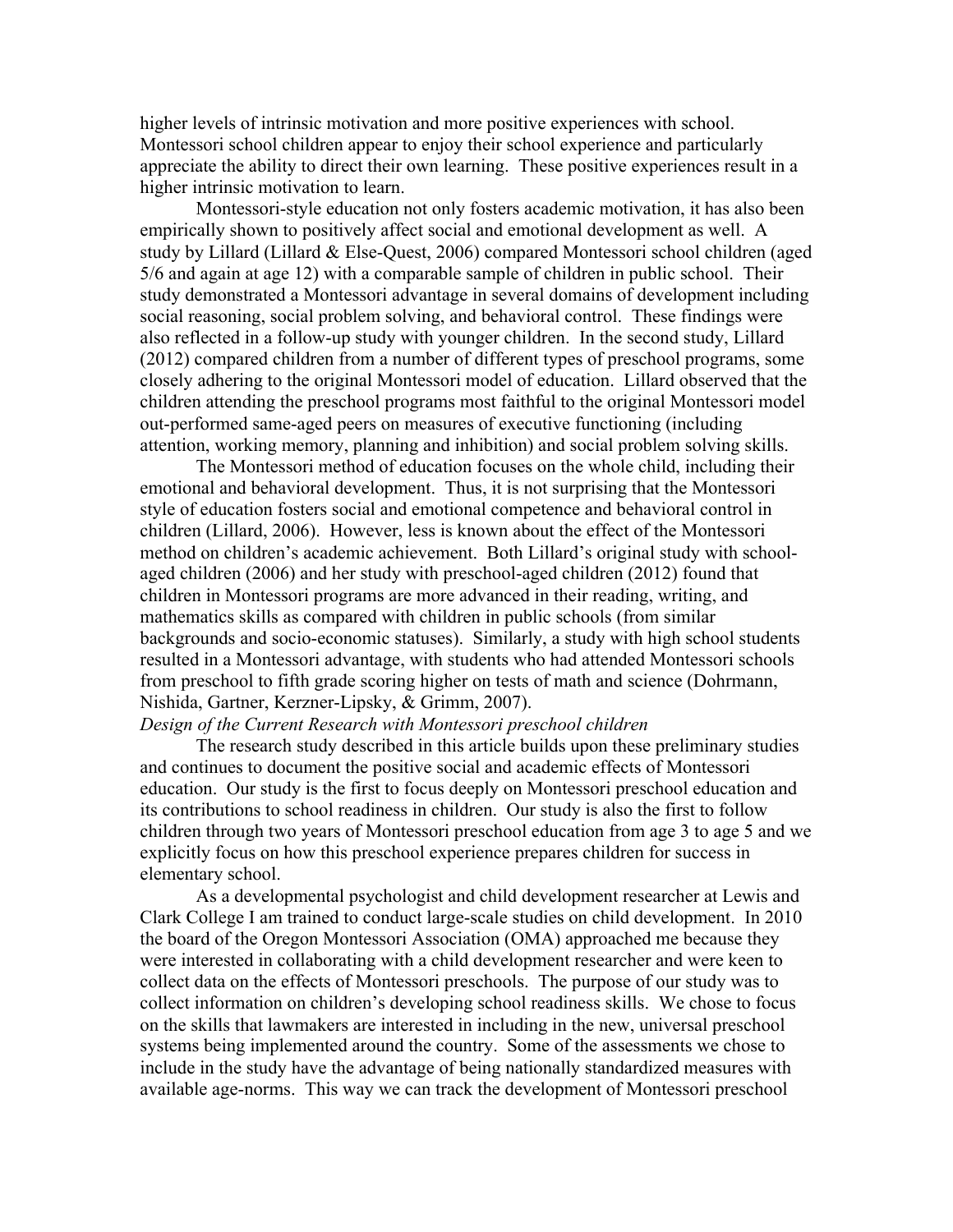children in Oregon, and we can also compare our preschoolers' development with a large, national sample of same-aged peers. In choosing our assessments we also attempted to be holistic in our approach, including assessments of multiple domains of learning and development including language development (expressive and receptive vocabulary), early literacy and numeracy, cognitive development, social, emotional, and behavioral development. In addition, we included similar measures of social reasoning, behavioral control and social problem solving skills that were shown to demonstrate a Montessori advantage in the previous Lillard studies.

The academic school-readiness assessments included a phonological processing, a rhyming, and a counting assessment from the Preschool Language Scale – 4 (PLS-4) (Zimmerman, Steiner, & Pond, 2002), an expressive and receptive vocabulary assessment from the Woodcock-Johnson III Tests of Cognitive Abilities (Mather & Woodcock, 2001), a number identification measure from the Test of Early Numeracy (TEN) (Clark  $\&$ Shinn, 2002), and letter identification and letter-sound correspondence tasks from the Test of Early Literacy (TEL) (Shinn & Shinn, 2002).

The social, emotional, and behavioral school-readiness assessments included behavioral and inhibitory control measures including a child version of the classic Stroop task (happy/sad) (Lagattuta, Sayfah, Monsour, 2011), and a reward delay task where children were asked to wait to play with a car (Kochanska, 2001). We also included a social problem solving task (Denham & Bouril, 1994), and measures of theory of mind (Wellman and Liu, 2004) and emotion understanding (Pons and Harris, 2007).

Data collection for this study is ongoing, however, the results from the first group of children who participated in this study are complete and are presented in this article. The data collection process for this longitudinal study was quite involved. First, the OMA board presented the study idea to preschool administrators in and around Portland. Several schools graciously agreed to participate in our study (and for that I am extremely grateful). Next, families from each school were contacted and asked if they would like to participate in the study. The first group of families who consented to participate in the study was quite large, over 60 families (which was thrilling, and I am so grateful to them as well). The children from these families were then interviewed in their school in the fall of their first year of preschool (when most of the children were 3-years-old). The child interviews took 20-30 minutes each and were spread over the course of two days (to reduce fatigue). Parents and teachers were also asked to complete an online questionnaire about the children's behavior, social, and emotional development.

We collected data again at the end of the following year of preschool when the children were 4/5-years-old. The same assessments and questionnaires were administered a second time so we could directly compare children's scores at the beginning of preschool with their scores at the end of preschool. This design is what makes our study unique. Ours is the first to longitudinally track children's development through their entire Montessori preschool experience.

This data collection process is complete for the first group of children that began the study in the Fall of 2011. The second group of children  $(N = 30)$ , who started in the Fall of 2012, are finishing the interview portion of the study this Spring. *Results of our research with Montessori Preschool Children*

Overall the results from this first group of children are exciting and speak to the tremendous positive influence that the Montessori style education can have on the lives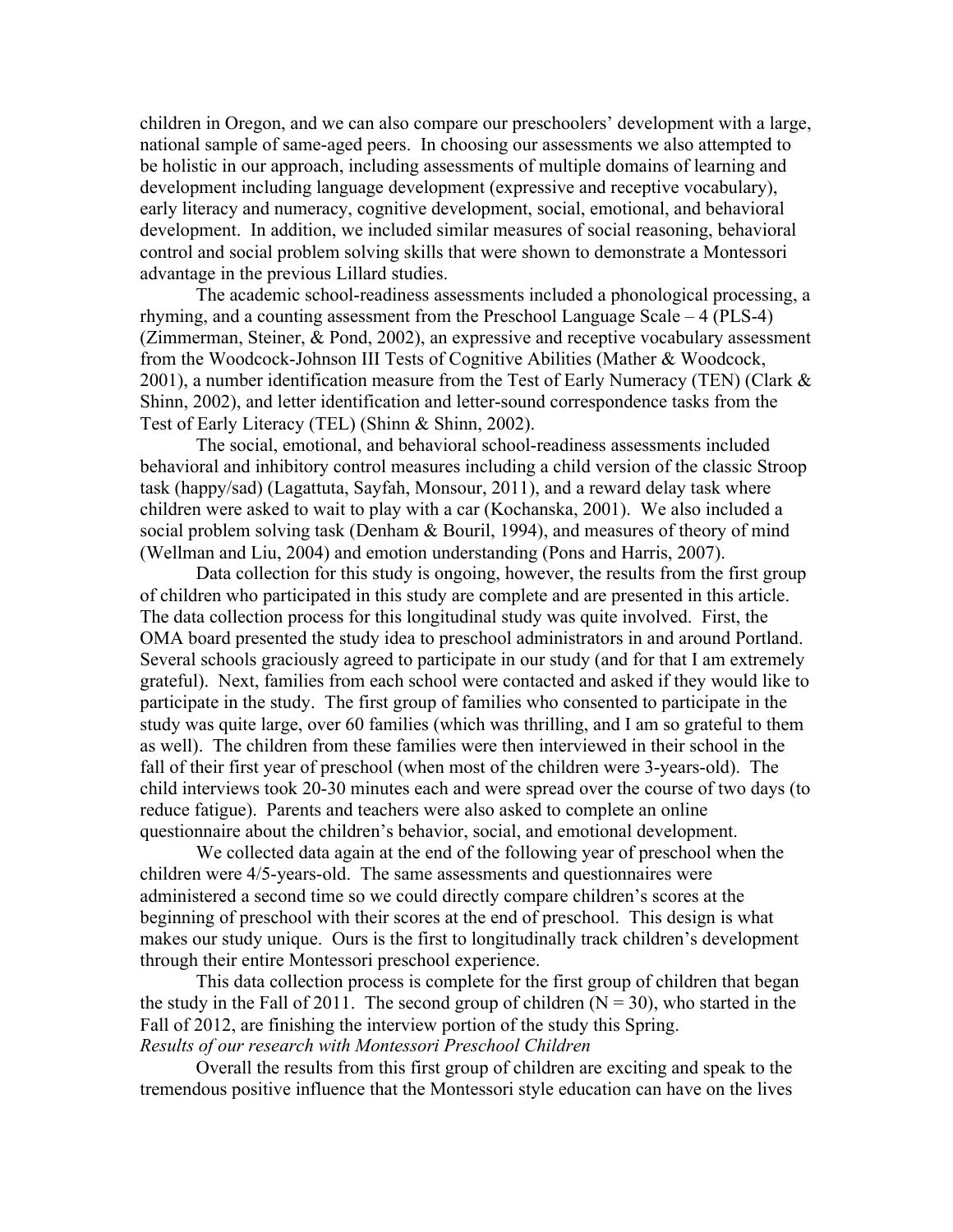of preschool-aged children. The children made significant strides in several areas of academic school readiness during the two years they spent in Montessori preschool programs. First, literacy skills improved dramatically. At three years old, the children could identify an average of 7 letters in one minute. At 4/5 years old the average number of letters identified increased to 12. The result at the second time point is consistent with the nationally normed *kindergarten* sample that averaged 13 letters in one minute. In addition, the children in our study showed significant advancement in their ability to correctly map letter sounds onto the appropriate letter, moving from an average of 3 in one minute at age 3 to an average of 11 in one minute at age 4/5. This is in stark contrast to the national sample, which on average could only correctly identify the sounds of two letters at the beginning of kindergarten. The children in our sample also showed a statistically significant improvement in phonological processing skills (specifically identifying the first sound in a word) from an average of 1 correct identification at age 3 to 3 correct identifications (out of a possible 4 correct answers) at age 4/5. As for rhyming, a marginally significant development was shown, from the ability to rhyme one word at age 3, to two words (out of three) at age 4/5. We also saw an impressive improvement in vocabulary from age 3 (correctly identifying 14 words) to age 4/5 (correctly identifying 18 words).

In addition, the children developed their early numeracy skills; moving from the ability to identify 4 numbers in one minute at age 3 to the ability to identify 13 numbers at age 4/5 (this is less than the national average of 22 for kindergarten students, but still respectable for preschool-aged children). Moreover, they improved in their counting ability from only half of the children correctly counting 8 objects at age 3 to almost all of the students correctly counting by age 4/5.

Children in this first group of Montessori preschoolers also improved in terms of their social, emotional and behavioral development. Children's scores on measures of understanding of other people's thoughts and feelings improved significantly over the course of the two years. They also demonstrated marginal advancement in their propensity to choose positive, prosocial responses to difficult social problems. In addition, inhibitory and behavioral control scores were higher at the second time point, although these improvements did not reach statistical significance. Finally, children were more likely to demonstrate prosocial behavior and more often chose to help the experimenter as they got older (although this difference also failed to reach significance).

In conclusion, we are very excited about these early results from our first group of Montessori preschoolers. These children showed improvement over the course of their Montessori preschool experience in all of the important school-readiness domains including academic, social, emotional, and behavioral development. The skills they have acquired while in Montessori preschools will serve them well in the transition to kindergarten, in fact, these children were already significantly out-performing national samples of kindergartners on one measure. This is exactly the kind of empirical evidence in support of Montessori-style preschools that must be brought to the attention of lawmakers and policy makers in this time of educational change and reform. These early results suggest that the Montessori method works. This method prepares children for school and for life by teaching them the skills that they will need as they grow and develop. We are eager to complete this study and finalize our data analyses. We will